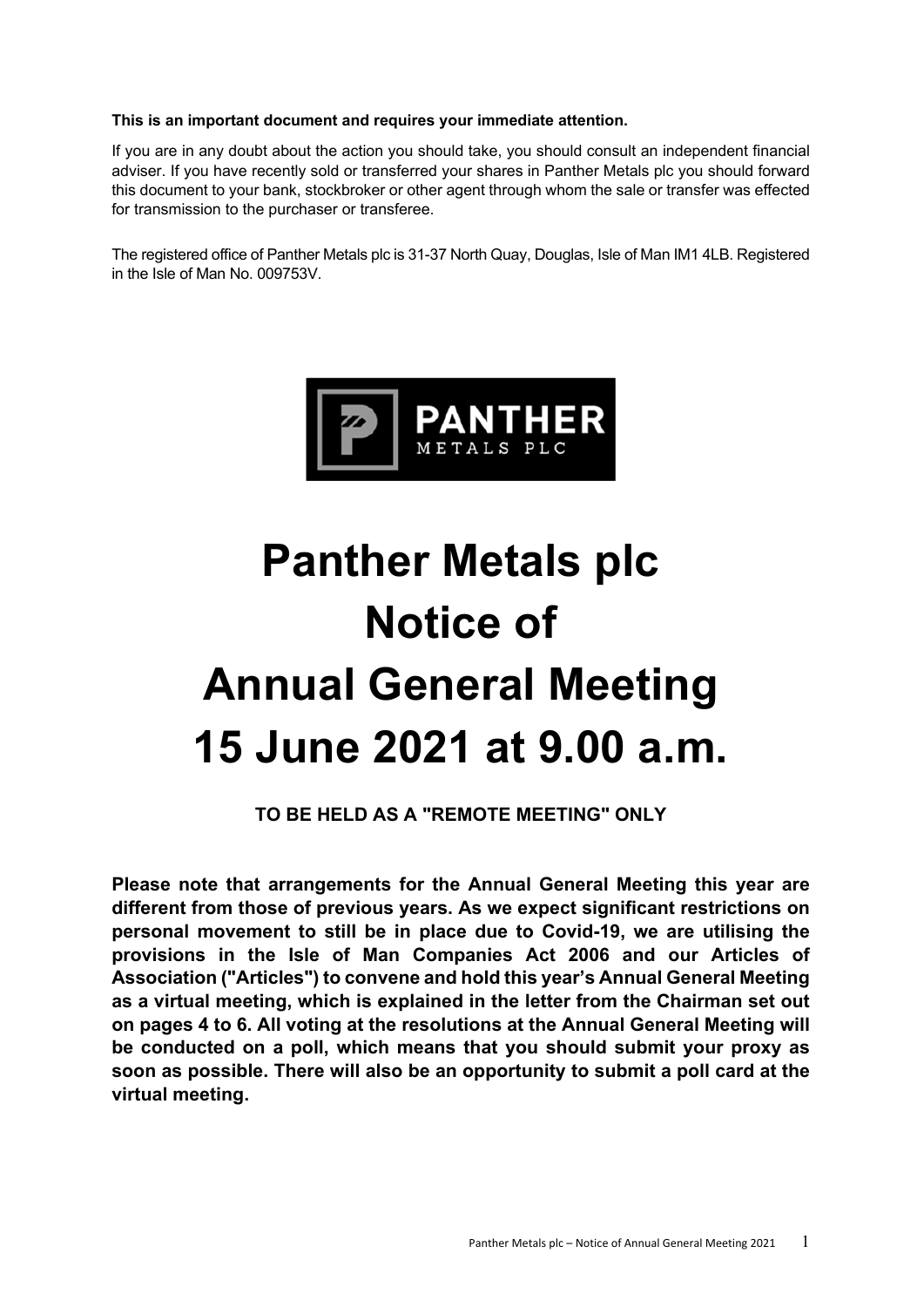# **Contents**

| 1 | Chairman's letter                                                        | 4                 |
|---|--------------------------------------------------------------------------|-------------------|
| 2 | Notice of meeting                                                        | 7                 |
|   | Notice of meeting and resolutions to be proposed<br>Notes to Resolutions | 7 - 8<br>$9 - 13$ |
| 3 | Shareholder notes                                                        | $14 - 16$         |
| 4 | Contact details                                                          | 17                |

# **Key times and dates**

| Annual General Meeting             | 9:00 a.m. on 15 June 2021 |
|------------------------------------|---------------------------|
| Latest time for receipt of proxies | 9:00 a.m. on 11 June 2021 |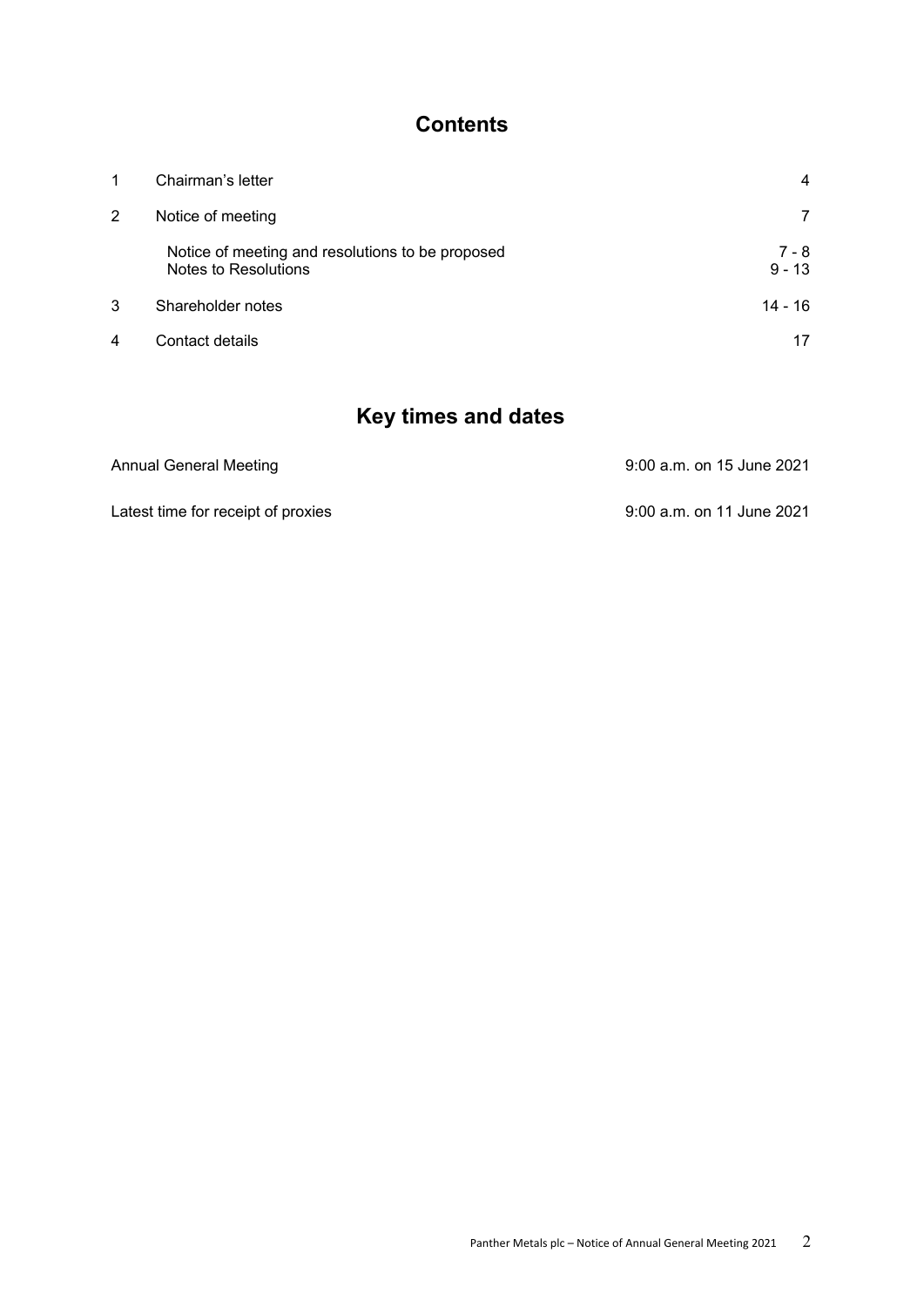# **How to vote**

Your votes matter. Please vote your shares by appointing the Chairman of the Company as your proxy. You can vote by returning the form of proxy that you received with this document.

All voting at the Annual General Meeting will be held as a poll in accordance with the provisions of our Articles so you can rest assured that your vote will count. You will be able to submit a poll card (if you wish to change your votes contained in your completed form of proxy or have not voted prior to the meeting) in a short window after the meeting has formally closed. Instructions on how to do this will be given on the meeting platform.

# **How to speak**

If you wish to raise a question at the Annual General Meeting, we ask that you submit your question in advance. We would politely remind you that the Directors will not answer questions relating to the individual rights of shareholders at the Annual General Meeting itself, but if you wish to submit such a question by email, we will respond to the extent we are able.

If you chose to submit a question, we will confirm to you at least 48 hours in advance of the meeting that the question will be addressed. Unless you specifically request otherwise, the Chairman will put your question to the meeting and identify you by name as the person who has put the question (in the same way as he would ask you to identify yourself at an in-person meeting). Conducting the meeting in this way will allow everyone present to clearly hear the question.

In addition, there will be a short period at the start of the meeting for additional questions, but we would be very grateful if any matters could be raised in advance, as this will enable questions to be dealt with expediently.

Questions on the day will be taken by shareholders using the electronic "raise your hand" feature or typing their question into the Q&A box in the meeting. You will be kept on mute by the meeting host unless and until you are invited to ask your question(s).

Please submit any questions by email to info@panthermetals.co.uk with the subject line "AGM Question".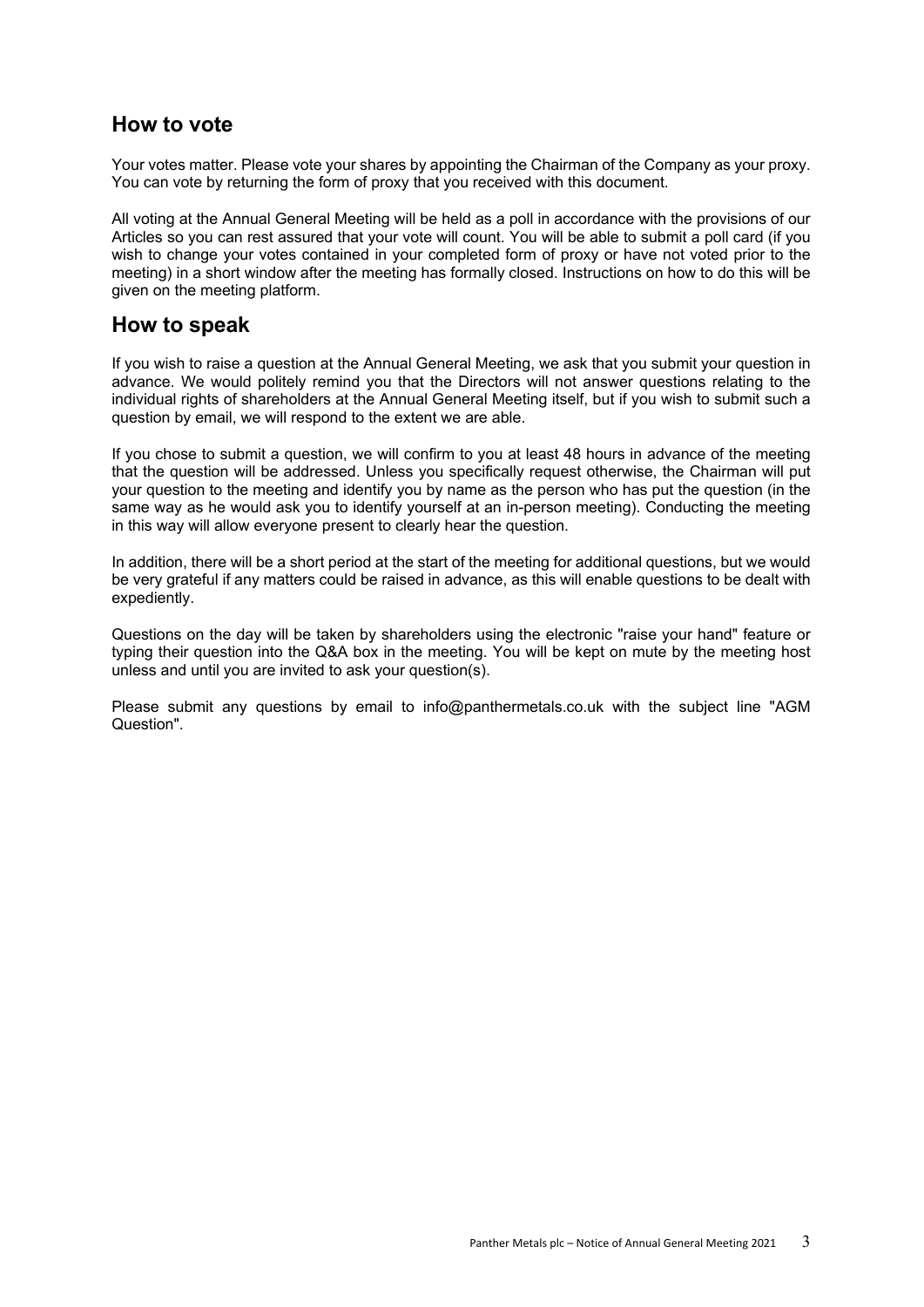# **Chairman's letter**

# Dear Shareholder,

I look forward to welcoming you at the Panther Metals plc (the "**Company**" or "**Panther**") Annual General Meeting ("**AGM**"), on 15 June 2021. The AGM will start at 9:00 a.m.

In light of the ongoing Coronavirus pandemic and with a view to taking appropriate measures to safeguard its shareholders health and make the AGM as safe and efficient as possible, the Company is invoking certain of the meetings provisions in the Isle of Man Companies Act 2006 and our Articles. Article 56.2 allows the Company to establish satellite meetings if necessary, and for the Company to make arrangements for the safety and security of shareholders. Whilst it was never envisaged that these provisions would be used for this purpose (in fact provisions of this nature are rarely invoked), they can be used, in combination, to facilitate a shareholder meeting where it is necessary, on grounds of the personal safety of all concerned, to avoid the need for persons to be in the same physical location. For the purposes of the satellite meeting provisions of our Articles, we are designating the location of the meeting to be the place where the Chairman is located, and all other shareholders and "attendees" will be deemed to be at their own individual satellite location. The requirement that all satellite locations be connected by at least audio means is satisfied by use of the meeting platform.

# **1. Before the AGM**

In the usual way we ask and encourage shareholders to vote for the AGM resolutions by appointing the Chairman as a shareholder's proxy. Accordingly, shareholders are encouraged to complete the enclosed form of proxy (the "**Form of Proxy**") and return it by email to info@panthermetals.co.uk or by post to Computershare Investor Services PLC (the "**Registrar**"), as soon as possible. To be valid, the Form of Proxy provided or other instrument appointing a proxy must be received by 9:00 a.m. on 11 June 2021, or in the case of shares held through CREST, via the CREST system.

In accordance with article 62 of our Articles, as Chairman, I am formally requiring that all of the voting at the meeting will be conducted on a poll and there will be no show of hands. This means that your votes will all be counted for all the shares that you have.

Please remember to submit any questions in advance in accordance with the instructions on pages 3 and 15 by email to info@panthermetals.co.uk with the subject line "AGM Question".

If you wish to appoint a corporate representative, please contact the Registrar in the usual way.

# **2. On the Day of the Meeting**

The meeting takes place at 9:00 a.m. on 15 June 2021.

To join the meeting type (or paste) the following web address into your web browser:

## https://mmitc.webex.com/mmitc/onstage/g.php?MTID=ea5b2bc064865d322c2b8890a94e62ab9

You will be asked to enter a password to gain access to the meeting. This code can be found on the bottom section of your proxy form. Please detach and keep this portion of the proxy form before returning the proxy form.

When the meeting opens at the appointed time, you will be able to see and hear the Chairman. The Chairman will open the meeting and address any questions that have been submitted in advance. There will then be a short opportunity to put any additional questions. Shareholders should indicate if they would like to ask a question using the electronic "raise your hand" feature or by typing their question into the Q&A box in the meeting. All attendees will remain muted by the host unless and until they are invited to ask a question.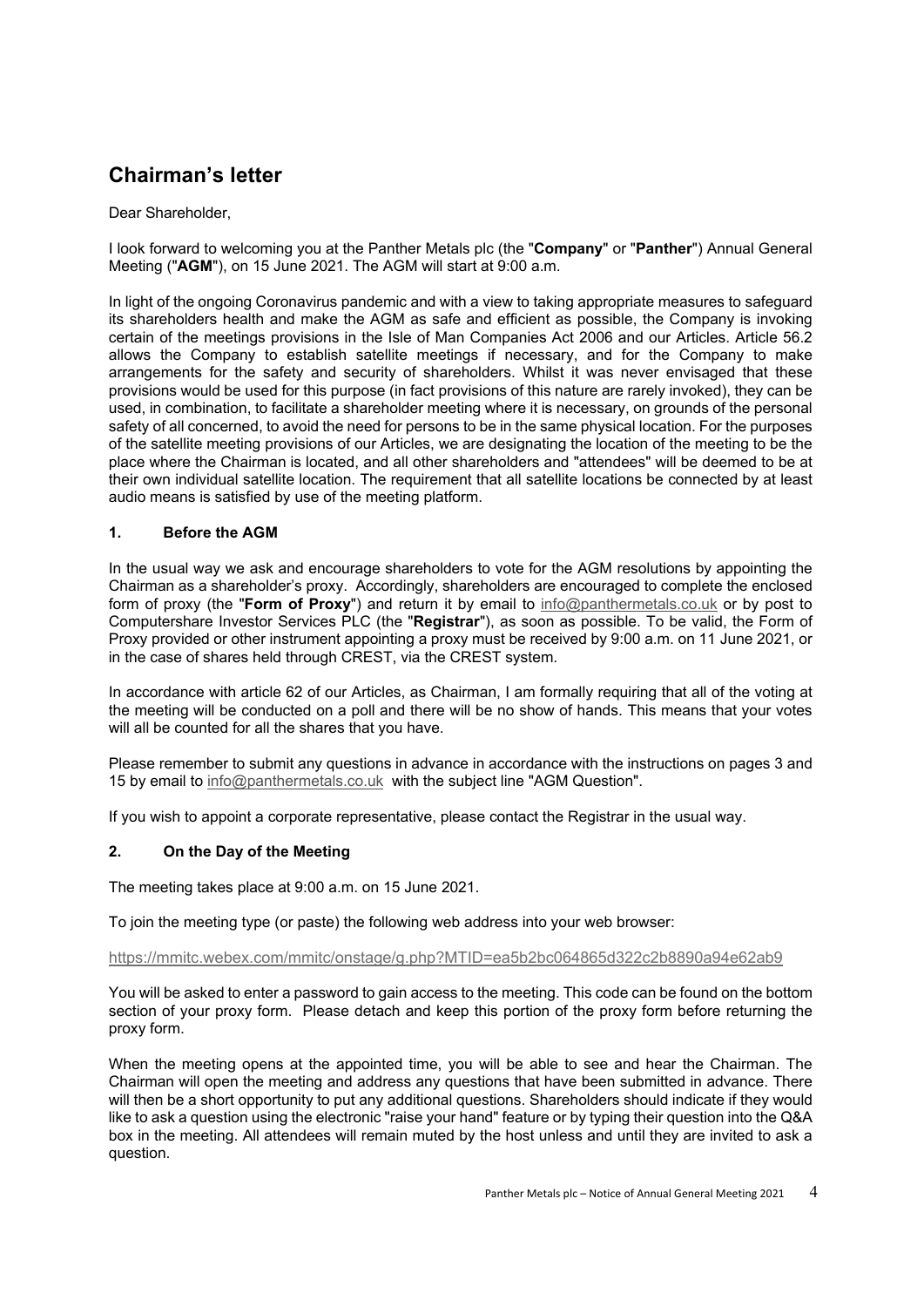The Chairman will then formally put the resolutions to the meeting and advise of the proxy votes received in advance.

The meeting will then formally close.

Shareholders will have the option to download and submit an electronic poll card to record their vote. **If you (a) have already submitted a proxy instruction and do not wish to change your vote; or (b) do not wish to vote, you can skip this step**.

The voting facility will switch off 30 minutes after the close of the meeting.

The results of the meeting will be announced by RNS and posted to the Company's website www.panthermetals.co.uk on the day of the meeting. The full poll results will also be published on this website at the same time. The business of the AGM comprises resolutions (each, a "**Resolution**" and together, the "**Resolutions**") that public companies regularly bring to shareholders.

The following committees of the board (the "**Board**") are currently constituted with membership as set out below:

#### **Audit and Risk committee**

Dr. Kerim Sener (Chair)

Mr. Nicholas O'Reilly

#### **Remuneration committee**

- Mr. Nicholas O'Reilly (Chair)
- Mr. Simon Rothschild

Dr. Kerim Sener

#### **Nomination committee**

- Dr. Kerim Sener (Chair)
- Mr. Simon Rothschild
- Ms. Kate Asling

We ask for authority each year from you to allot shares in certain circumstances, sometimes without first offering those ordinary shares of no par value in the capital of the Company ("**Ordinary Shares**") to existing shareholders ("**Shareholders**"). We wish to continue to comply with the spirit of institutional guidelines but maintain maximum flexibility as explained in the notes to the relevant Resolutions.

The Board is recommending that Shareholders support all the Resolutions before the AGM by returning your proxy instruction by post or by email to info@panthermetals.co.uk as indicated in the proxy form.

With this notice you will receive a proxy card as an ordinary Shareholder. However, online voting is quicker and more secure than paper voting, and saves Panther time and resources in processing the votes. If you have not already done so, I urge you to visit the Registrar's investor relations web pages at https://www.computershare.com/je and provide an email address for communications with the Company.

Your votes do matter. Information about how to vote at the AGM is given on page 14 of this notice. If you cannot attend the meeting, please vote your shares by appointing a proxy.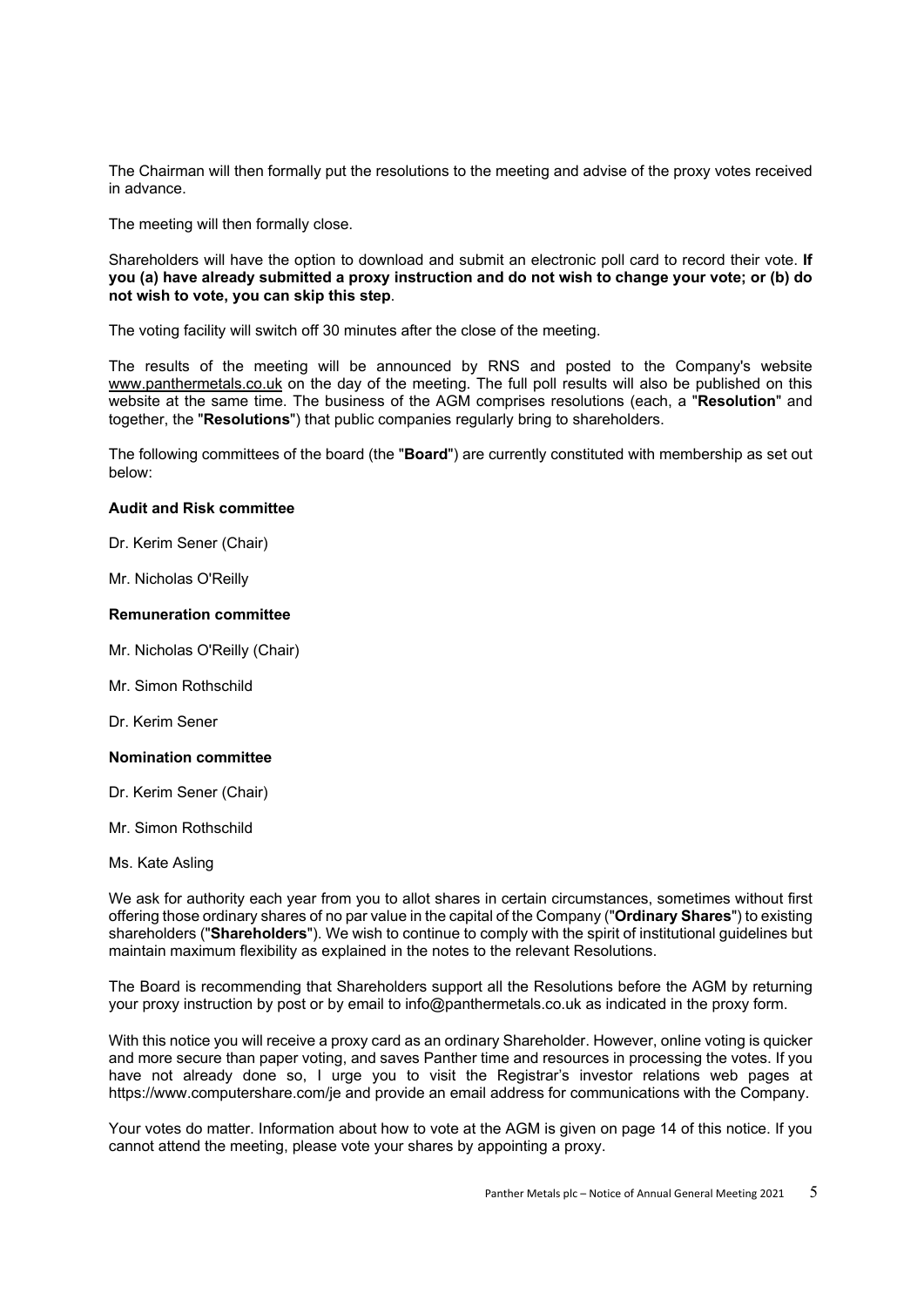I look forward to hearing from you at the AGM.

Dr. Kerim Sener

Chairman

24 May 2021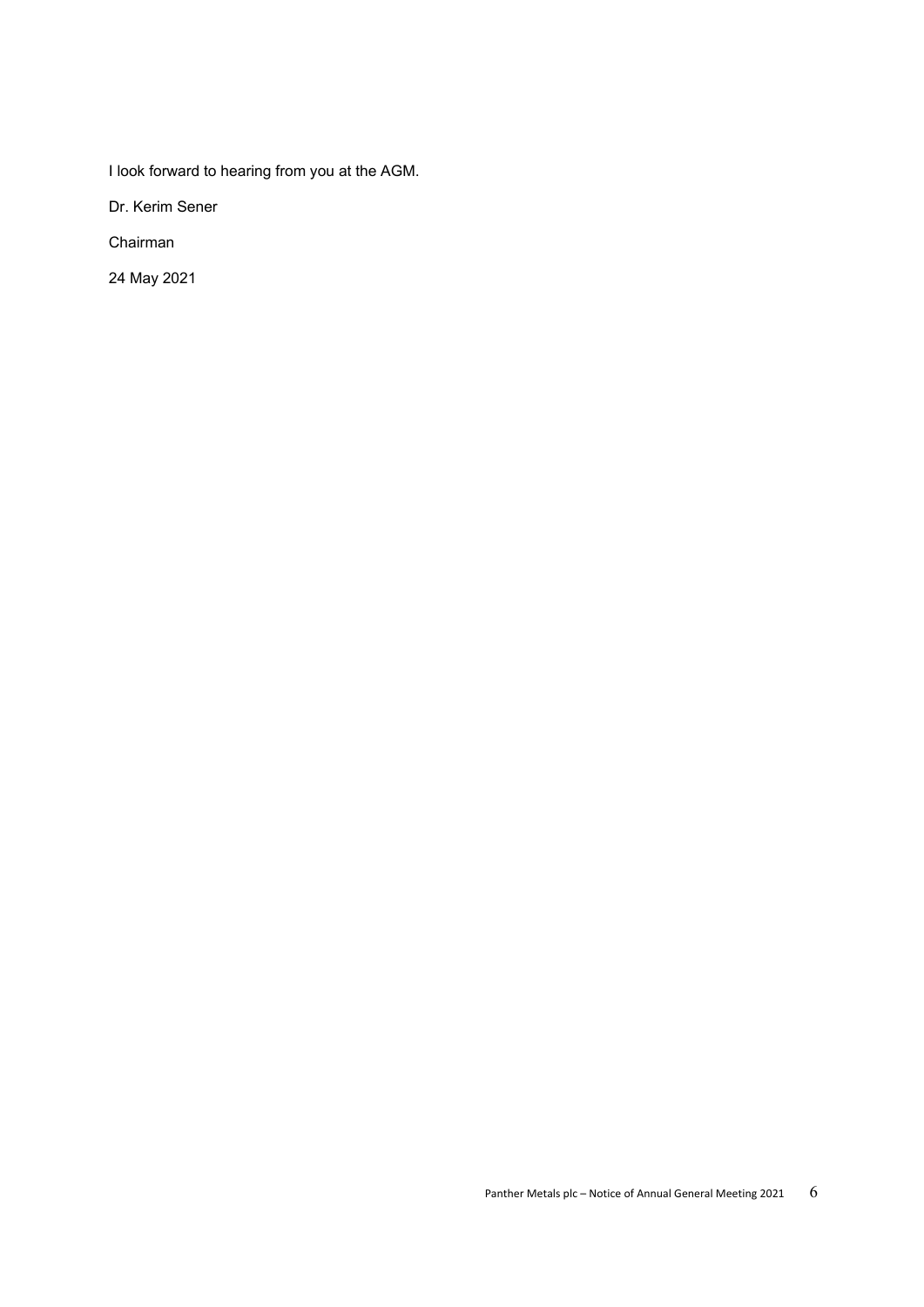# **Notice of meeting and Resolutions to be proposed**

# **Notice is hereby given that the AGM of Panther Metals plc will be held as a remote meeting only on 15 June 2021, commencing at 9:00 a.m., for the transaction of the following business.**

The Board considers that Resolutions 1 to 12 are in the best interests of the Company and its Shareholders as a whole and recommends that you vote in favour of these Resolutions. Resolutions 1 to 11 will be proposed as ordinary resolutions and Resolution 12 will be proposed as a special resolution.

# **Resolution 1**

# **Report and accounts**

To receive the Annual Report and Accounts for the year ended 31 December 2020 ("**Annual Report**"). See notes on page 10.

# **Resolution 2**

# **Directors' remuneration report**

To approve the directors' remuneration report contained on pages 31 to 39 of the Annual Report for the year ended 31 December 2019.

See notes on page 10.

## **Resolution 3**

To approve the directors' remuneration policy contained on pages 32 and 33 of the directors' remuneration report referred to in Resolution 2, such policy to take effect from the date on which this Resolution is passed. See notes on page 10.

## **Resolution 4**

To re-elect Mr. Darren Hazelwood as a director. See biography on page 10.

## **Resolution 5**

To re-elect Mr. Mitchell Smith as a director. See biography on pages 10 and 11.

## **Resolution 6**

To re-elect Dr. Kerim Sener as a director. See notes on page 11.

## **Resolution 7**

To re-elect Mr. Simon Rothschild as a director. See biography on page 11.

# **Resolution 8**

To re-elect Mr. Nicholas O'Reilly as a director. See biography on pages 11 and 12.

# **Resolution 9**

To re-elect Ms. Kate Asling as a director. See biography on page 12.

## **Resolution 10**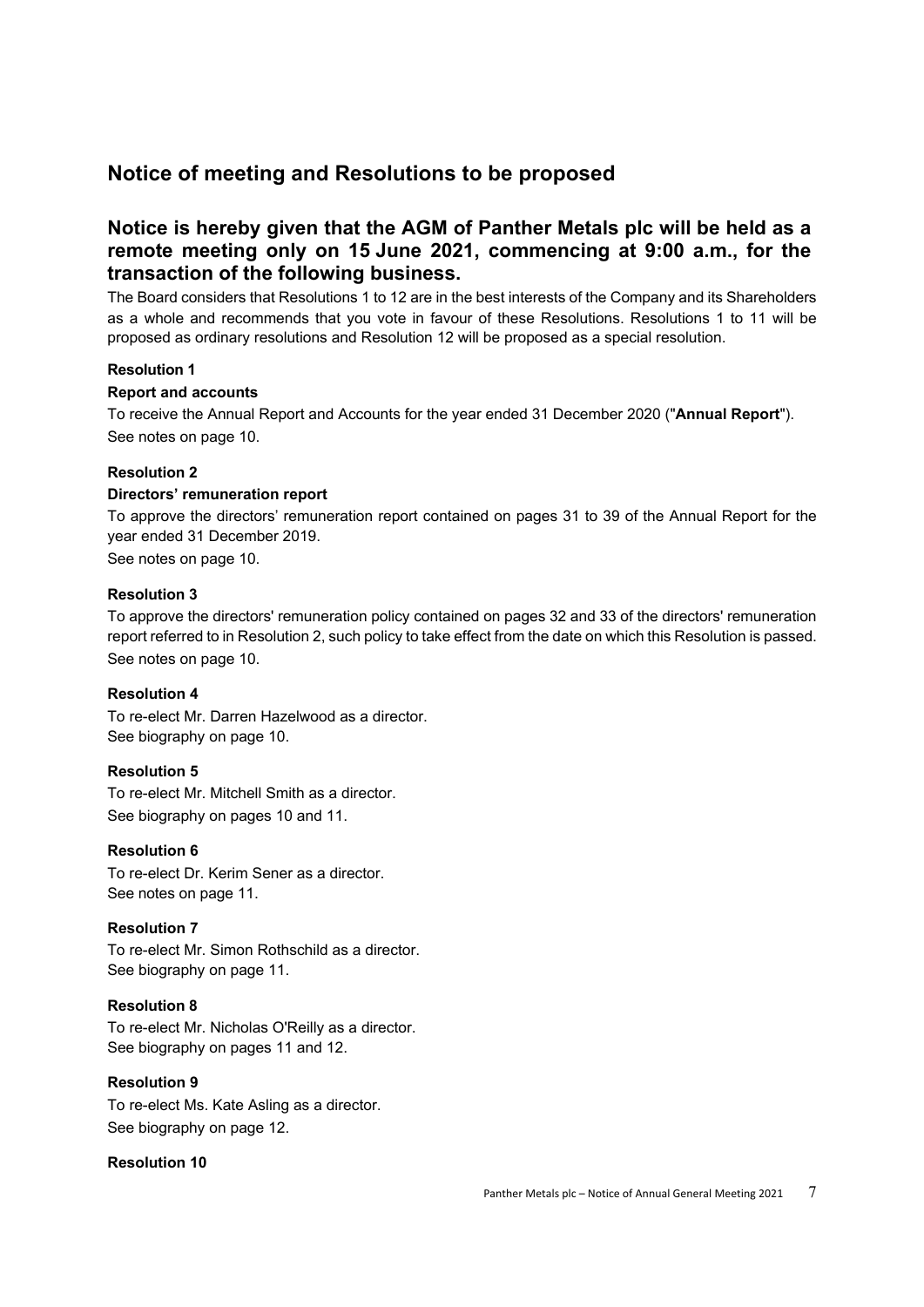# **Reappointment of auditors and fixing of auditors' remuneration**

To reappoint Keelings Limited as auditors from the conclusion of the meeting until the conclusion of the next general meeting before which accounts are laid and to authorise the directors to fix the auditors' remuneration.

See notes on page 12.

# **Resolution 11**

## **Directors' authority to allot shares (Article 4)**

To renew, for the period ending on the date of the annual general meeting of the Company in 2022 or 15 months after the passing of this Resolution 11, whichever is the earlier, the authority and power conferred on the directors by Article 4 of the Company's articles of association ("**Articles**") to allot up to 40,000,000 ordinary shares of no par value each in the capital of the Company ("**Ordinary Shares**"), provided that in relation to any allotment of relevant securities in excess of 20,000,000 Ordinary Shares, representing approximately one third of the Ordinary Shares currently in issue, such authority shall only be used if the relevant securities are equity securities and they are allotted in connection with a rights issue or other preemptive issues of equity shares which satisfies the conditions and may be subject to all or any of the exclusions specified in (b)(i) of Resolution 12, provided that the Company may before such expiry, variation or revocation make an offer or agreement which would or might require such relevant or equity securities to be allotted after such expiry, variation or revocation and the directors may allot relevant or equity securities pursuant to such an offer or agreement as if the authority conferred hereby had not expired or been varied or revoked.

See notes on pages 12 and 13.

## **Resolution 12**

## **Special resolution: authority for disapplication of pre-emption rights (Article 5.2)**

**THAT**, subject to and conditionally upon the passing of Resolution 11, the directors of the Company are hereby empowered pursuant to Article 5.2 to allot unissued shares for cash pursuant to the authority conferred by Resolution 11 if the pre-emptive rights conferred by Article 5.2 did not apply to any such allotment provided that such power:

- (a) shall, subject to the continuance of the authority conferred by Resolution 11, expire 15 months after the passing of this Resolution or at the conclusion of the next annual general meeting of the Company following the passing of this Resolution, whichever occurs first, but may be previously revoked or varied from time to time by special resolution but so that the Company may before such expiry, revocation or variation make an offer or agreement which would or might require equity securities to be allotted after such expiry, revocation or variation and the directors of the Company may allot equity securities in pursuance of such offer or agreement as if such power had not expired or been revoked or varied; and
- (b) shall be limited to:
	- (i) the allotment of equity securities of up to an aggregate of 20,000,000 Ordinary Shares pursuant to a rights issue, open offer, scrip dividend scheme or other pre-emptive offer or scheme which is in each case in favour of holders of Ordinary Shares and any other persons who are entitled to participate in such issue, offer or scheme where the Ordinary Shares offered to each such holder and other person are proportionate (as nearly as may be) to the respective numbers of Ordinary Shares held or deemed to be held by them for the purposes of their inclusion in such issue, offer or scheme on the record date applicable thereto, but subject to such exclusions or other arrangements as the directors of the Company may deem fit or expedient to deal with fractional entitlements, legal or practical problems under the laws of any overseas territory, the requirements of any regulatory body or stock exchange in any territory, shares being represented by depositary receipts, directions from any holders of shares or other persons to deal in some other manner with their respective entitlements or any other matter whatever which the directors of the Company consider to require such exclusions or other arrangements with the ability for the directors of the Company to allot equity securities and sell relevant shares not taken up to any person as they may think fit; and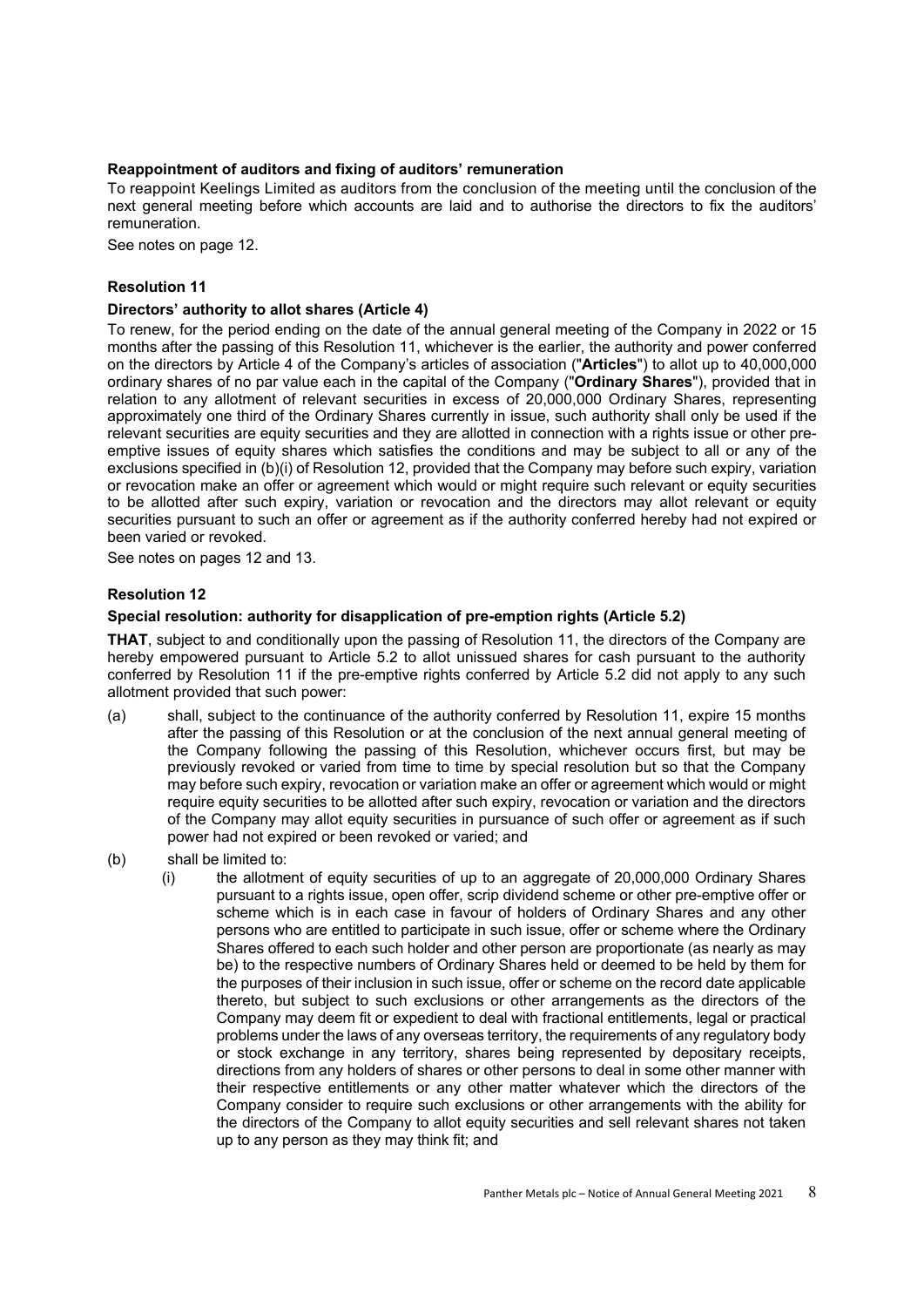(ii) the allotment of up to 12,100,000 Ordinary Shares for cash otherwise than pursuant to sub-paragraph (b)(i).

See notes on page 13.

By order of the Board. **Darren Hazelwood** Chief Executive Officer 24 May 2021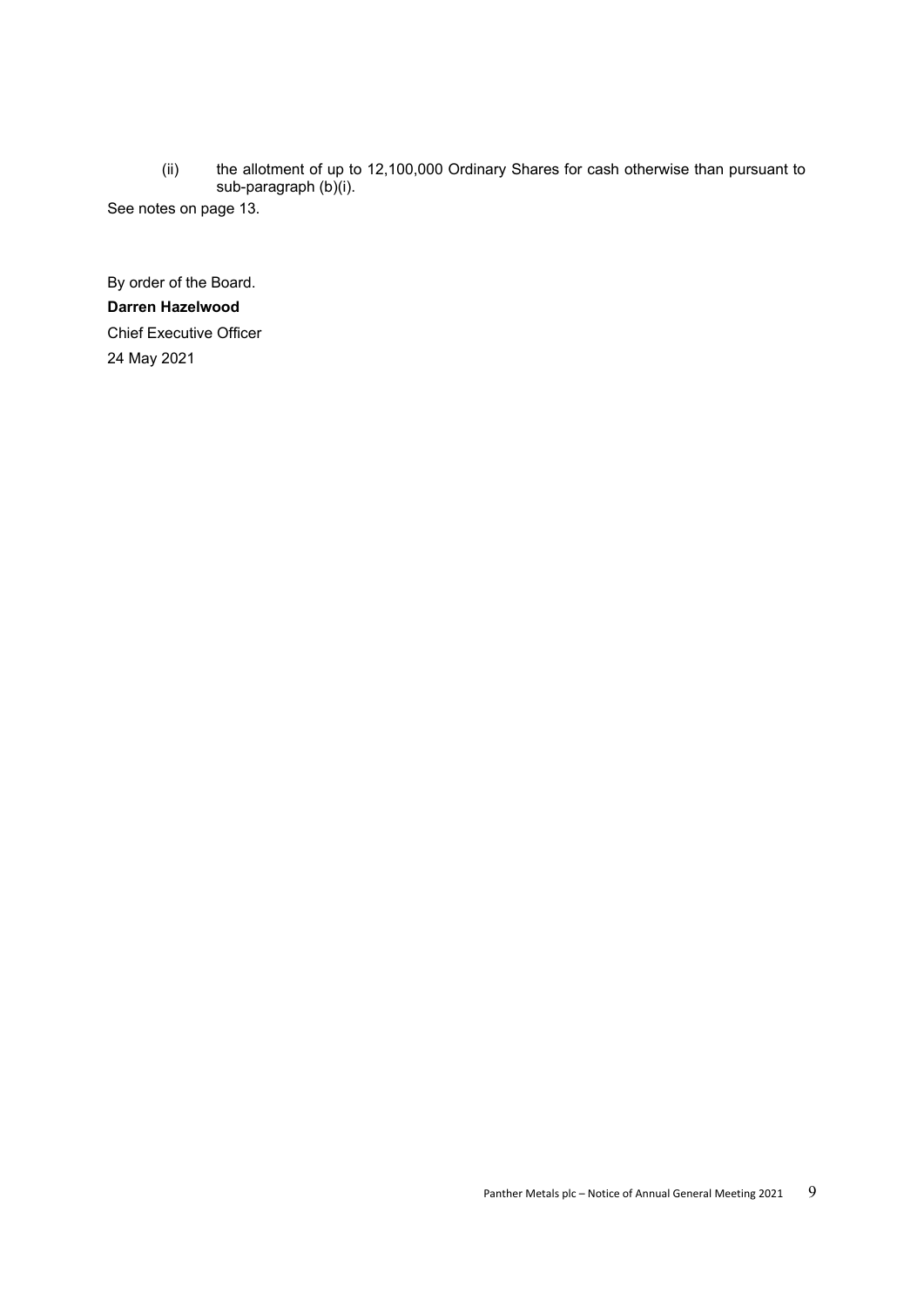# **Notes to Resolutions**

#### **Notes to Resolution 1 Reports and accounts**

The Board will present its reports and the accounts for the year ended 31 December 2020, as contained in the Annual Report.

## **Notes to Resolution 2 Directors' remuneration report**

The directors' remuneration report, which can be found on pages 31-39 of the Annual Report gives details of the directors' remuneration for the year ended 31 December 2020. The report includes a statement from the committee chair, the components of the executive directors' remuneration, and the non-executive directors' fees.

The Company's auditors, Keelings Limited, have audited those parts of the directors' remuneration report which are required to be audited and their report may be found in the Annual Report. The Annual Report has been approved by the Board and signed on its behalf by the Chairman of the Remuneration Committee.

The vote on the directors' remuneration report is advisory in nature and therefore not binding on the Company.

## **Notes to Resolution 3 Directors' Remuneration Policy**

Shareholders are asked to approve the directors' remuneration policy which is set out in full on pages 32 and 33 of the directors' remuneration report. The vote on the directors' remuneration policy is binding in that, once the policy is approved, the Company will not be able to make a remuneration payment to a current or prospective director or a payment for loss of office to a current or past director, unless that payment is consistent with the policy or has been specifically approved by a resolution of the Company's shareholders. If resolution 3 is passed, the directors' remuneration policy will take effect immediately. A remuneration policy will be put to shareholders again no later than the company's AGM in 2023.

## **Notes to Resolutions 4-7 Re-election of directors**

It is best practice that all Company directors retire and offer themselves for re-election at each AGM. Accordingly, all six of the existing directors will be standing for re-election at the AGM.

# **Resolution 4 – re-election of Mr. Darren Hazelwood as a director**

Mr. Hazelwood retires and offers himself for re-election.

Darren Hazelwood, Chief Executive Officer (aged 44) has had a business career built around sound financial planning, execution, delivery and value creation. An entrepreneur and investor who has over 15 years' experience managing and directing teams focused on delivering value within organisations, always with a keen focus on cost controls and great financial management insuring delivery of value. Darren's recognition of the value created by using and expanding his network, combined with a strong focus on delivery, has enabled him to deliver on an enviable track record of business growth. Darren became Chief Executive Office of Panther Metals in January 2019 and the business has since completed acquisitions in Australia and Canada as it builds its position in the exploration sector. During the period the business reported a considerable reduction in its reported loses while trebling its asset base. His pathway to success has been gained using astute controls and due diligence while managing fast growth and success. Hazelwood Glass Ltd, a start-up, headed by Darren, has recorded year on year growth, and only posting a negative return in its first year.

# **Resolution 5 – re-election of Mr. Mitchell Smith as a director**

Mr. Smith retires and offers himself for re-election.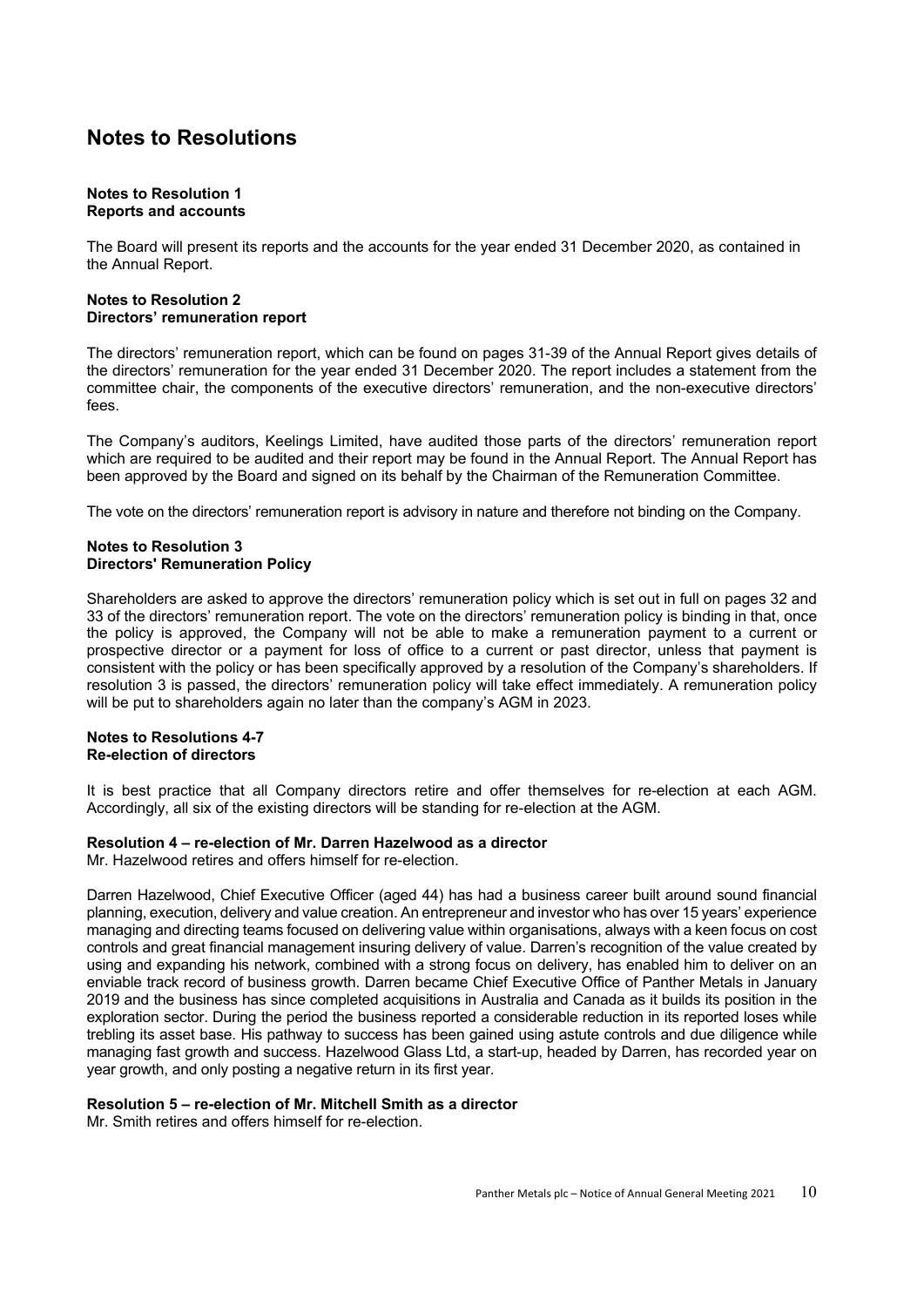Mitchell Smith, Chief Operating Officer (aged 42) Prior to being appointed COO and Director of Panther Metals plc, Mitchell held increasingly senior capital market positions through his involvement with various mining groups including Global Cobalt Corp, International Barytex Resources and Petaquillla Copper Ltd. Mitchell is an accomplished executive and business development professional with deep experience and proven success developing and executing on corporate strategies, marketing relationships and maximising business opportunities for long term engagement and strategic relationships. Given his strong tenure in the industry, he has a profound understanding of the natural resources sector, capital markets and current market trends and has been successful in building companies in bull and bear market conditions. Mitchell was an early adopter and thought leader in the battery space recognising the proliferation and mainstream appetite for handheld smart devices, mobile phones and electrification of vehicles and understood the importance and critical role the metals associated with the market play. He has negotiated and structured off-take agreements for cobalt material and built relationships with downstream and intermediary battery manufacturers and facilitated commerce by arranging joint ventures, marketing and engineering and procurement construction contracts. Mitchell maintains a high personal visibility within the business community and ensures that effective communication and appropriate relationships are maintained within associated company's shareholders and other stakeholders. Within organisations, Mitchell is involved with, he has fostered a 58 culture of clear direct communication and provides strong and effective leadership establishing and maintaining an effective means of control and coordination for all business operations and activities. Mitchell is also a director of TSXV listed Global Energy Metals Corporation (GEMC) and Sceptre Ventures Inc. (SVP).

## **Resolution 6 – re-election of Dr. Kerim Sener as a director**

Dr. Sener retires and offers himself for re-election.

Kerim Sener, Non-Executive Chairman (aged 43) Kerim graduated from the University of Southampton with a first-class BSc (Hons) degree in Geology in 1997 and from the Royal School of Mines, Imperial College, with an MSc in Mineral Exploration in 1998. After working in gold exploration and mining in Zimbabwe, he completed a PhD at the University of Western Australia in 2004 and worked on a variety of projects in Western Australia and the Northern Territory. Since then he has been responsible for the discovery of over 3.8 Moz of gold in eastern Europe. In particular he has been instrumental in the development of an active gold mine in Turkey with Ariana Resources plc. Kerim has a keen interest in the interface between industry and development of new technologies and exploration models to enhance exploration success. Kerim is a director of a number of companies including Ariana Resources plc, the AIM quoted exploration and development company and Matrix Exploration Pty. Ltd., a mineral exploration consultancy. He is also an Adjunct Research Associate at the Centre for Exploration Targeting, University of Western Australia. He has previously been a non-executive Director at one ASX and two TSX(-V) listed gold exploration companies. Kerim is a Fellow of The Geological Society of London, Member of The Institute of Materials, Minerals and Mining, a Member of the Society of Economic Geologists and a Member of the Chamber of Geological Engineers in Turkey.

## **Resolution 7 – re-election of Mr. Simon Rothschild as a director**

Mr. Rothschild retires and offers himself for re-election.

Simon Rothschild, Non-Executive Director (aged 61) Simon studied at the University of St Andrews. He has been internationally active for over thirty years in financial public relations and financial investor relations. He started his career in the City of London's financial sector in 1982 at Dewe Rogerson Ltd and more recently was a Principal of Bankside Consultants, where he specialized in supporting natural resources companies. In 2014 he set up Capital Market Consultants Limited, a financial public relations consultancy. In addition to being a nonexecutive director of Panther Metals, he is also a NED of Quartz Investment Management Company Limited, a Technology Accelerator Fund, Rothschild Diamonds Limited, a private diamond broking company. He has previously served on the boards of Stonedragon Limited, a company set up to establish a digital distribution network in West Africa and Five Star diamonds, a TSX-V listed mining company with assets in Brazil.

# **Resolution 8 – re-election of Mr. Nicholas O'Reilly as a director**

Mr. O'Reilly retires and offers himself for re-election.

Nick O'Reilly, Non-Executive Director (aged 44) Nicholas is an experienced exploration geologist and consultant having worked for over 14 years on mining and exploration projects in Africa, North and South America, the Russian Federation, Asia and Australia. He specialises in the design and implementation of exploration and resource projects from grassroots to pre-feasibility in all terrains and environments, mobilising multidisciplinary field teams and managing major programmes. Nicholas holds a Master's degree in Mineral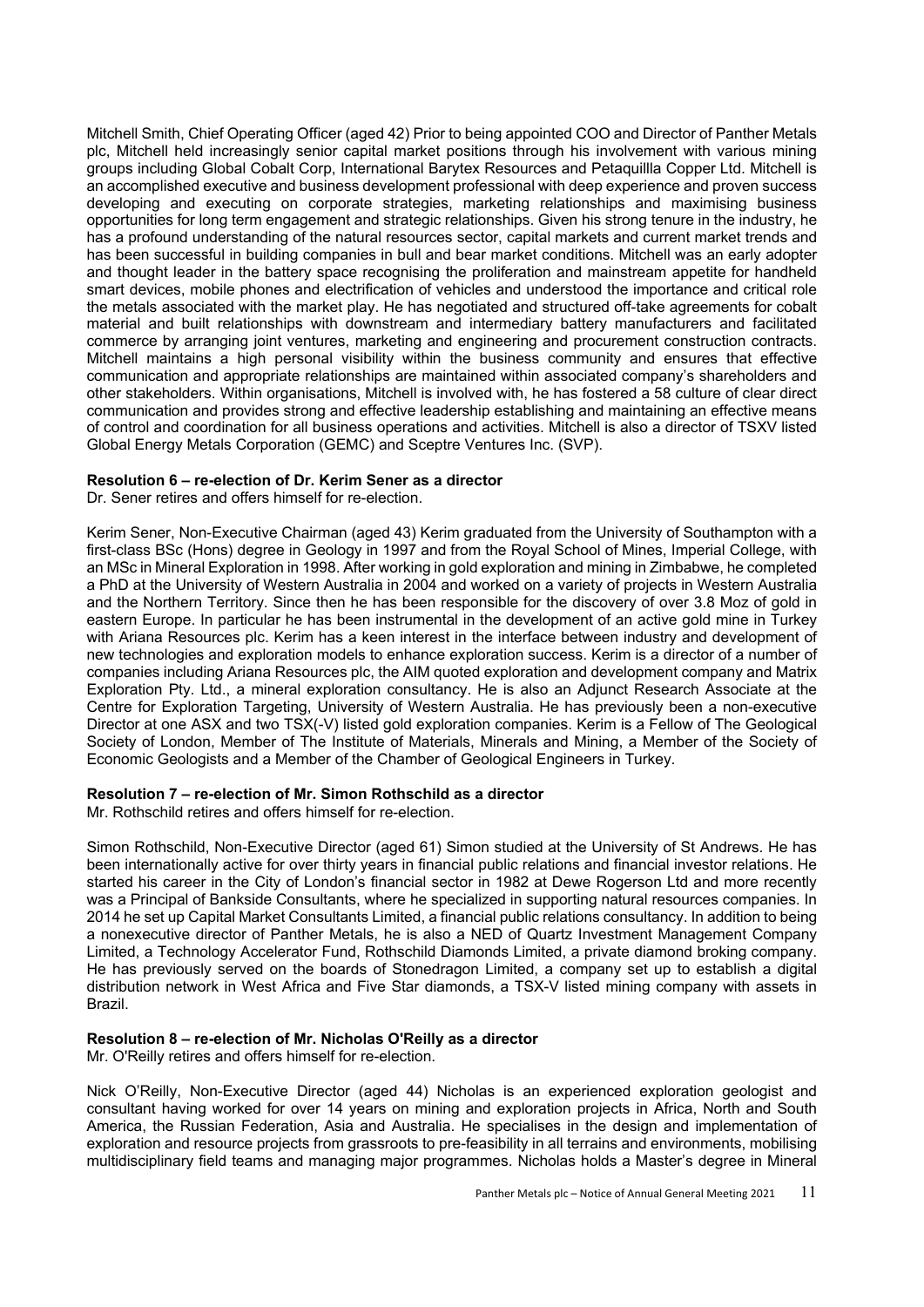Project Appraisal from the Royal School of Mines, Imperial College and a bachelor's degree in Applied Geology from the University of Leicester. Nicholas has previous experience as a non-executive on the board of an AIM listed mining sector investment vehicle and is currently a director of a number of private companies including Mining Analyst Consulting Ltd and Treasure Island Resources Ltd. He is currently the Co-Chairman & Treasurer of the Association of Mining Analysts (AMA), a non-profit London City based organisation representing the broad mining investment community. Nicholas is also a Member of the Australasian Institute of Mining and Metallurgy, a Member of the Society of Economic Geologists and a Fellow of The Geological Society of London.

## **Resolution 9 – re-election of Ms. Kate Asling as a director**

Ms. Aisling retires and offers herself for re-election.

Kate Asling, Non-Executive Director (aged 40) Kate studied History at University before setting her sights on a career in Finance. Kate began her career at PKF Littlejohn (formerly Littlejohn Frazer) in 2001 as an auditor of SMEs and obtained her accountancy qualification in 2005 becoming a member of the Association of Chartered Certified Accountants. In 2006 Kate transitioned from the audit team into Corporate Finance team and spent a further two years working on AIM IPOs and due diligence transactions before leaving to join RSM's (formerly Baker Tilly) London Transaction Services Team in January 2008. Kate worked on over 30 transactions as reporting accountant or due diligence provider across a number of different sectors including natural resources. Kate worked on the AIM IPO of Greenvale AP, Mountfield Building Group Plc, Bilby Plc, African Resources PLC and Fox Marble Plc. Kate was also part of the buy side advisory team in the sale of HMV to Waterstone's. In 2017 Kate incorporated her own consultancy business and currently provides accounting, financial modelling and consultancy services across a broad range of sectors including food manufacturing, retail and natural resources.

## **Notes to Resolution 10**

Re-appointment of auditor and fixing of auditors' remuneration

At each general meeting at which the accounts are laid before the members, the Company is required to appoint an auditor to serve until the next such meeting. It is proposed that Keelings Limited be re-appointed as the Company's auditor.

## **Notes to Resolutions 11 and 12**

Directors' authority to allot shares

Resolutions 11 and 12 seek limited authority from Shareholders for the Company to allot shares, and limited authority to allot shares in particular circumstances without first offering them to existing Shareholders. They enable the Company to raise capital quickly and easily when needed, and permit it to allot shares as consideration in a transaction.

It has been Panther's approach to seek authority to allot shares at its AGM in order to allow as much flexibility as possible in the interests of the Company and its Shareholders as a whole.

## **Authority to allot – Resolution 11**

The Investment Association share capital management guidelines (the "**IA Guidelines**") confirm that an authority to allot up to two-thirds of the existing issued share capital continues to be regarded as routine.

The directors of the Company are seeking authority to allot shares of up to 40,000,000. This amount is equal to approximately 66.6% (i.e. two-thirds) of the Company's issued share capital of Ordinary Shares. In accordance with the IA Guidelines, one half of this amount, that is 33.3% (i.e. one-third) of the Company's issued ordinary share capital (excluding treasury shares), can only be used if the relevant securities are equity securities and are offered in connection with a rights issue or other pre-emptive issues of equity shares which satisfies the conditions and may be subject to all or any of the exclusions specified in (b)(i) of Resolution 12.

For information, as at 22 May 2021, the Company held no treasury shares and had 60,847,416. The authority conferred pursuant to Resolution 11 will expire on the date of the AGM in 2022 or 15 months after the passing of Resolution 11 at the AGM, whichever is the earlier.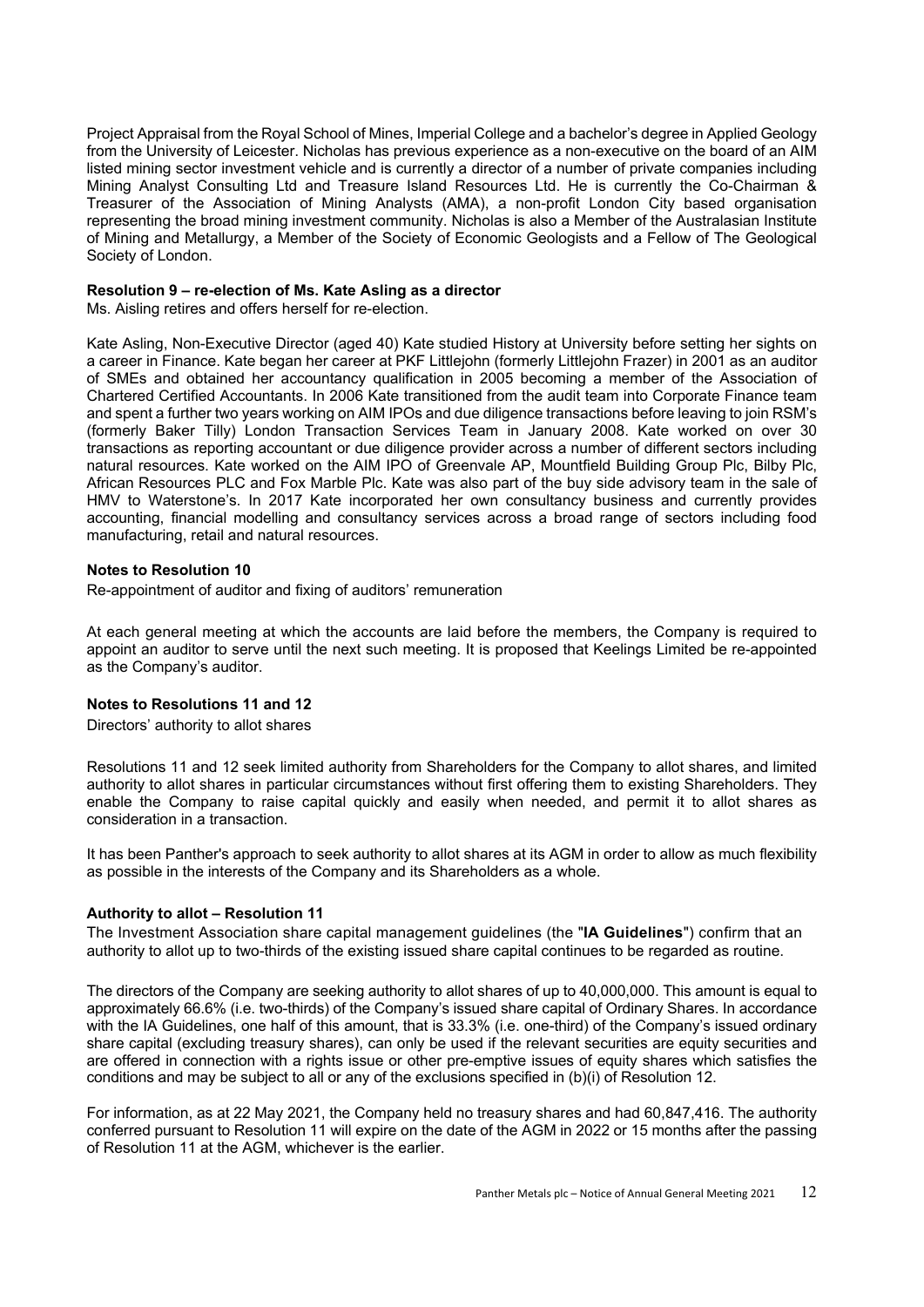The directors have no current intention of issuing shares other than in relation to the Company's employee share schemes.

#### **Disapplication of pre-emption rights – Resolution 12**

The Articles contains pre-emption rights that require all equity shares which it is proposed to allot for cash to be offered to existing Shareholders in proportion to existing shareholdings, unless a special resolution is passed to disapply such rights. Such rights do not apply to an issue otherwise than for cash, such as an issue in consideration of an acquisition. Subject to the passing of Resolution 11 and as noted therein, the proposed Resolution provides for the dis-application of statutory pre-emption rights for allotments of equity securities for cash, but limits this authority to the allotment of equity securities up to an aggregate 20,000,000 Ordinary Shares (representing approximately one third of the Company's share capital), provided that all allotments must be in the form of rights issues, open offers or other pre-emptive issues.

Further, the directors believe that the statutory requirements are too restrictive and, it is proposed that, subject to the passing of Resolution 11, the directors should be able to allot shares for cash otherwise than pursuant to rights issues, open offers or other pre-emptive issues etc. amounting to no more than 12,100,000 Ordinary Shares representing approximately 20 per cent. of the Company's share capital. The broadening of the proposed Resolution to include pre-emptive issues other than rights issues is a departure from the strict wording of the IA Guidelines which is limited to rights issues, which the directors regard as too restrictive. The above departures in Resolutions 11 and 12 from the strict wording of the IA Guidelines should not be taken to indicate that they are being disregarded, but rather that the proposed Resolutions are designed to provide greater flexibility for the directors to determine the form of any future pre-emptive issues in the light of market conditions and practice, at the time such an issue may be proposed.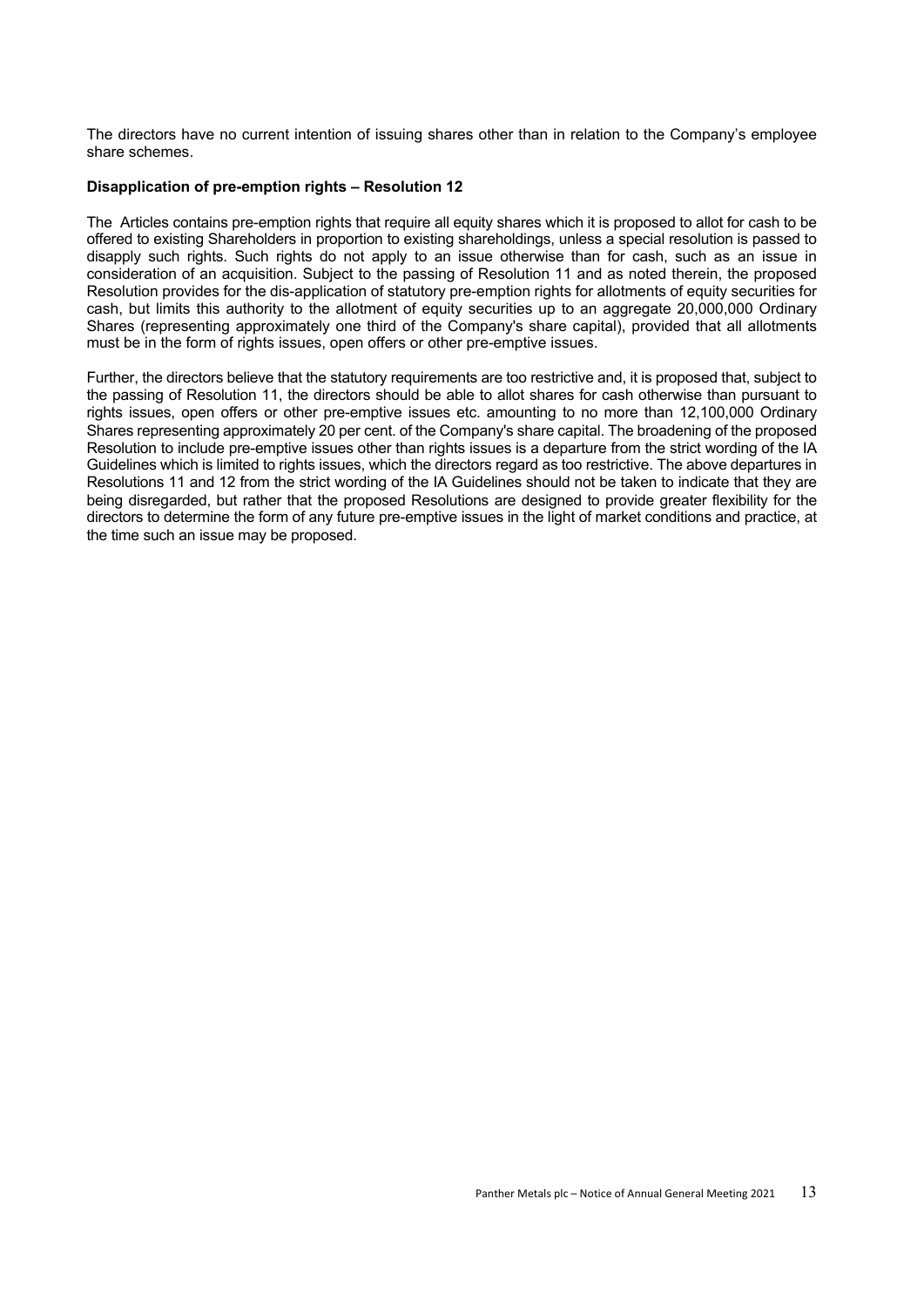# **Shareholder notes Voting**

#### **When is my voting entitlement fixed?**

To attend, speak and vote at the meeting you must be a registered holder of shares at close of business on 11 June 2021. Your voting entitlement will depend on the number of shares you hold at that time.

#### **I can't attend the remote meeting but want to vote – what can I do?**

If you are a registered holder and cannot attend, you can appoint the chairman or any other person to attend, speak and vote on your behalf. This person is called your proxy. Your proxy does not have to be a Shareholder.

You can instruct your proxy how to vote. Where no specific instruction is given, your proxy may vote at his or her discretion or refrain from voting, as he or she sees fit.

You can appoint more than one proxy in relation to different shares within your holding.

You can appoint a proxy and submit voting instructions:

- Via CREST (see note opposite).
- By casting your proxy online at https://protectus.mimecast.com/s/FANUCKrQD0uo2OzEsMzdfx?domain=inves torcentre.co.uk .
- By completing and returning the paper proxy card if one has been sent to you. Please read the instructions carefully to ensure you have completed and signed the card correctly. Any alterations must be initialed.

Proxies not properly notified to the Registrar may be denied access to the meeting.

If you own shares jointly, any one Shareholder may sign the proxy card. If more than one joint holder submits a card, the instruction given by the first listed on the Shareholder register will prevail.

In the light of the Coronavirus pandemic, shareholders are encouraged to vote by proxy. The meeting will commence at 9:00 a.m. on 15 June 2021. In order to safeguard the health of shareholders, the meeting will be an exclusively electronic meeting and will be conducted in accordance with the provisions for electronic meetings set out in the Articles.

#### **By when do I have to submit my vote?**

Proxy appointments and voting instructions, including any amendments, must be received by the Registrar by 9:00 a.m. on 11 June 2021.

If you miss this deadline and wish to submit a new vote or amend an existing vote, you can only do so by attending the General Meeting virtually (and not in person, due to COVID-19 restrictions) and voting.

#### **I already voted but have changed my mind – can I change my vote?**

You can submit a new instruction online at any time before the time and date above. If you wish to amend a paper instruction you must do so in writing and sign your new instruction.

The voting instruction received last will be the one that is followed. If a postal instruction and an online instruction are received on the same day, the online instruction will be followed.

#### **I hold shares on behalf of several others – can I vote part of the holding separately?**

You can appoint more than one proxy using the paper proxy form or online at: https://protectus.mimecast.com/s/FANUCKrQD0uo2OzEsMzdfx?domain=invest orcentre.co.uk provided it is in relation to different shares.

Corporate Shareholders may either appoint one or more proxies, or alternatively appoint one or more corporate representatives in relation to different shares, using the paper proxy form or via CREST.

Multiple proxies and corporate representatives may all attend and speak at the meeting and may vote the shares that their respective appointments represent in different ways.

#### **I am a CREST member – can I use the CREST system to vote?**

CREST members who wish to appoint a proxy or proxies through the CREST electronic proxy appointment service may do so for the meeting and any adjournment by using the procedures described in the CREST manual (www.euroclear.com/crest). CREST personal members or other CREST-sponsored members and those CREST members who have appointed a voting service provider should refer to their CREST sponsor or voting service provider, who will be able to take the appropriate action on their behalf.

In order for a proxy appointment or instruction made using the CREST service to be valid, the appropriate CREST message (a CREST proxy instruction) must be properly authenticated in accordance with Euroclear's specifications and must contain the information required for such instructions, as described in the CREST manual. All messages relating to the appointment of a proxy or an instruction to a previously appointed proxy must be transmitted so as to be received by the Registrar (ID 3RA50) by 9:00 a.m. on 11 June 2021. It is the responsibility of the CREST member concerned to take such action as shall be necessary to ensure that a message is transmitted by means of the CREST system by any particular time. In this connection, CREST members and, where applicable, their CREST sponsors or voting service providers, are referred, in particular, to those sections of the CREST manual concerning practical limitations of the CREST system and timings. The Company may treat a CREST proxy instruction as invalid in the circumstances set out in Regulation 35(5)(a) of the Uncertificated Securities Regulations 2001.

#### **I have a power of attorney from a Shareholder – how can I vote?**

You can vote using the paper proxy card only. You must ensure that the power of attorney and the proxy card have been deposited with the Registrar by 9:00 a.m. on 11 June 2021.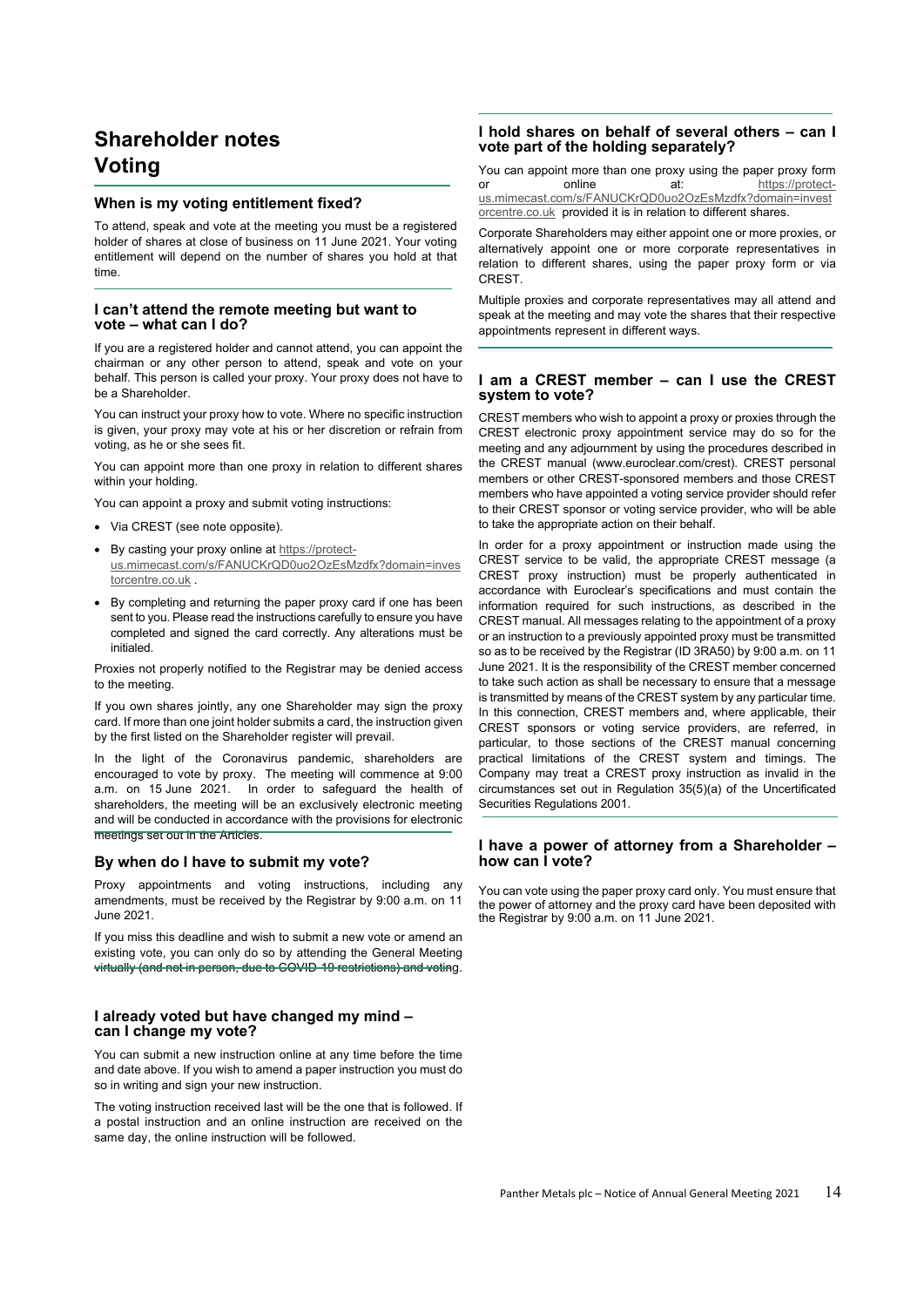# **The meeting**

#### **Where and when will the meeting be held?**

The meeting will be held exclusively as an electronic meeting on 15 June 2021.

The meeting will start at 9:00 a.m. so please allow plenty of time to log into the meeting. The meeting will be available for login at 8:45 a.m.

#### **Is the meeting at the same location as last year?**

The meeting will be held as a remote meeting only, in accordance with the Isle of Man Companies Act 2006 and the Articles in order to safeguard the health and safety of shareholders in light of the Coronavirus pandemic.

#### **I want to participate in the meeting but cannot attend – what can I do?**

You can vote your shares by appointing a proxy – see notes on page 14. Any voting instructions you have validly given in advance will be counted at the meeting.

#### **What documents do I need?**

To log into the remote meeting, you need to type or paste the following web address into your web browser:

https://mmitc.webex.com/mmitc/onstage/g.php?MTID=ea5b2bc06 4865d322c2b8890a94e62ab9

You will be asked to enter a password to gain access to the meeting. This can be found on the bottom section of your proxy form or, if you have elected to receive electronic communications from the Company, in an email to be sent to you on the morning of the meeting. A separate email with the meeting link embedded in it will also be sent.

Please check your spam folder or filter if you do not receive these emails.

#### **I hold shares through a broker or nominee, how can I attend?**

You will need to ask your broker or nominee to appoint you as either a proxy or as a corporate representative. If they appoint you as a proxy, the appointment must be notified to the Registrar by the appropriate deadline (see notes on page 14). If they appoint you as a corporate representative, they will need to write a letter to us setting out the details of the appointment and of your shareholding, and you will need to provide this letter to the Registrars in advance of the meeting. If you do not have such a letter, or the Registrar has not been notified of your appointment as a proxy, you will be denied entry to the meeting.

Please note that proxies and corporate representatives may not invite guests to the meeting.

#### **May I bring a guest?**

The meeting is a private meeting of Shareholders and their representatives. Guests are not entitled to attend the meeting as of right, but they may be permitted entry at the absolute discretion of the Company at all times. You must contact us in advance if you would like a guest to have access to the meeting: info@panthermetals.co.uk

Proxies, corporate representatives and employee share plan participants may not bring guests to the meeting.

#### **May I ask a question at the meeting?**

The chairman will announce when you will have an opportunity to ask questions. If you wish to ask a question, please use the electronic "raise your hand" facility or type your question into the Q&A box in the meeting. You will be kept on mute by the meeting host unless and until you are invited to speak.

Please endeavour to keep your questions short.

#### **How can I vote at the meeting?**

As shareholders exit the remote meeting, they will have the option to submit an electronic poll card to record their vote. If you (a) have already submitted a proxy instruction and do not wish to change your vote, or (b) do not wish to vote, you can click on the button to skip this step.

The voting facility will close 30 minutes after the meeting ends.

#### **How are the votes counted?**

Voting on all Resolutions is by a poll. In a Company such as ours, we think poll voting is the fairest approach. There will be no voting on the Resolutions by a show of hands.

We have included a 'vote withheld' option on our proxy and poll cards. A vote withheld is not a vote in law and will not be counted in calculation of the proportion of votes 'for' or 'against' a Resolution.

#### **How can I find out the result of the vote?**

It is expected that the total of the votes cast by Shareholders 'for' or 'against' or 'withheld' on each Resolution will be published on https://www.panthermetals.co.uk as soon as practicable after the close of the meeting

# **A copy of this notice and other information required by law can be found at https://www.panthermetals.co.uk. All voting at the meeting will be held on a poll.**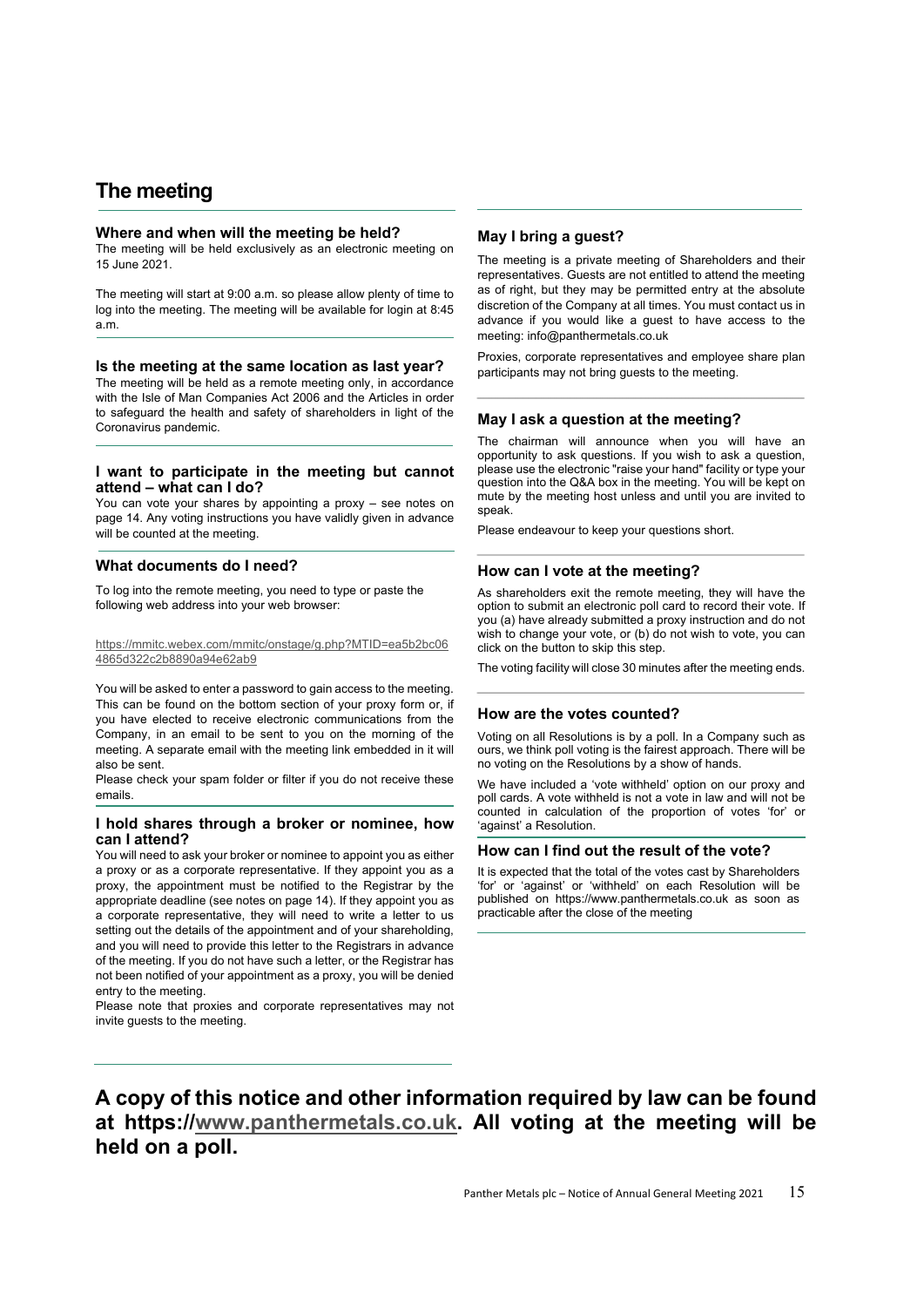#### **Information rights**

There are a number of rights that may now be available to indirect investors of the Company, including the right to be nominated by the registered holder to receive general Shareholder communications direct from the Company.

The rights of indirect investors who have been nominated to receive communications from the Company ("**nominated persons**") do not include the right to appoint a proxy. However, nominated persons may have a right under an agreement with the registered Shareholder who holds the shares on their behalf to be appointed (or to have someone else appointed) as a proxy. Alternatively, if nominated persons do not have such a right or do not wish to exercise it, they may have a right under such an agreement to give instructions to the person holding the shares as to the exercise of voting rights.

If you have been so nominated to receive general Shareholder communications direct from the Company, it is important to remember that your main contact in terms of your investment remains with the registered Shareholder or custodian or broker, or whoever administers the investment on your behalf. You should also deal with them in relation to any rights that you may have under agreements with them to be appointed as a proxy and to attend, participate in, and vote at the meeting, as described above.

Any changes or queries relating to your personal details and holding (including any administration thereof) must continue to be directed to your existing contact at your investment manager or custodian. The Company cannot guarantee dealing with matters that are directed to us in error. The only exception to this is where Panther is exercising one of its powers under the Isle of Man Companies Act 2006 and writes to you directly for a response.

#### **Statements related to the audit**

Members satisfying the thresholds in the Isle of Man Companies Act 2006 can require the Company to publish a statement on its website setting out any matter relating to:

- a. the audit of the Company's accounts (including the auditor's report and the conduct of the audit) that are to be laid before the meeting; and
- b. any circumstances connected with an auditor of the Company ceasing to hold office since the last meeting, that the members propose to raise at the meeting.

The Company cannot require the members requesting the publication to pay its expenses in connection with the publication. The Company must forward a copy of the statement to the auditors when it publishes the statement on the website. The business which may be dealt with at the meeting includes any such statement that the Company has been required to publish on its website.

#### **Shareholder requisition rights**

Members satisfying the thresholds in the Isle of Man Companies Act 2006 can require the Company:

- a. to give, to members of the Company entitled to receive notice of the meeting, notice of a resolution which may properly be moved, and which those members intend to move, at the meeting; and
- b. to include in the business to be dealt with at the meeting any matter (other than a proposed resolution) which may properly be included in the business at the meeting, provided in each case that the requirements of those sections are met and provided that the request is received by the Company not later than six clear weeks before the meeting or if later the time at which notice is given of the meeting.

#### **Total voting rights and share capital**

As at 22 May 2021 (the latest practicable date before the publication of this notice), the issued share capital of Panther Metals plc comprised 60,847,416 Ordinary Shares (excluding treasury shares) of no par value, each with one vote.

The total number of voting rights in Panther Metals plc is 60,847,416.

Updates to this number are released via the Regulatory News Service on the last day of each month and can be viewed online at https://www.panthermetals.co.uk.